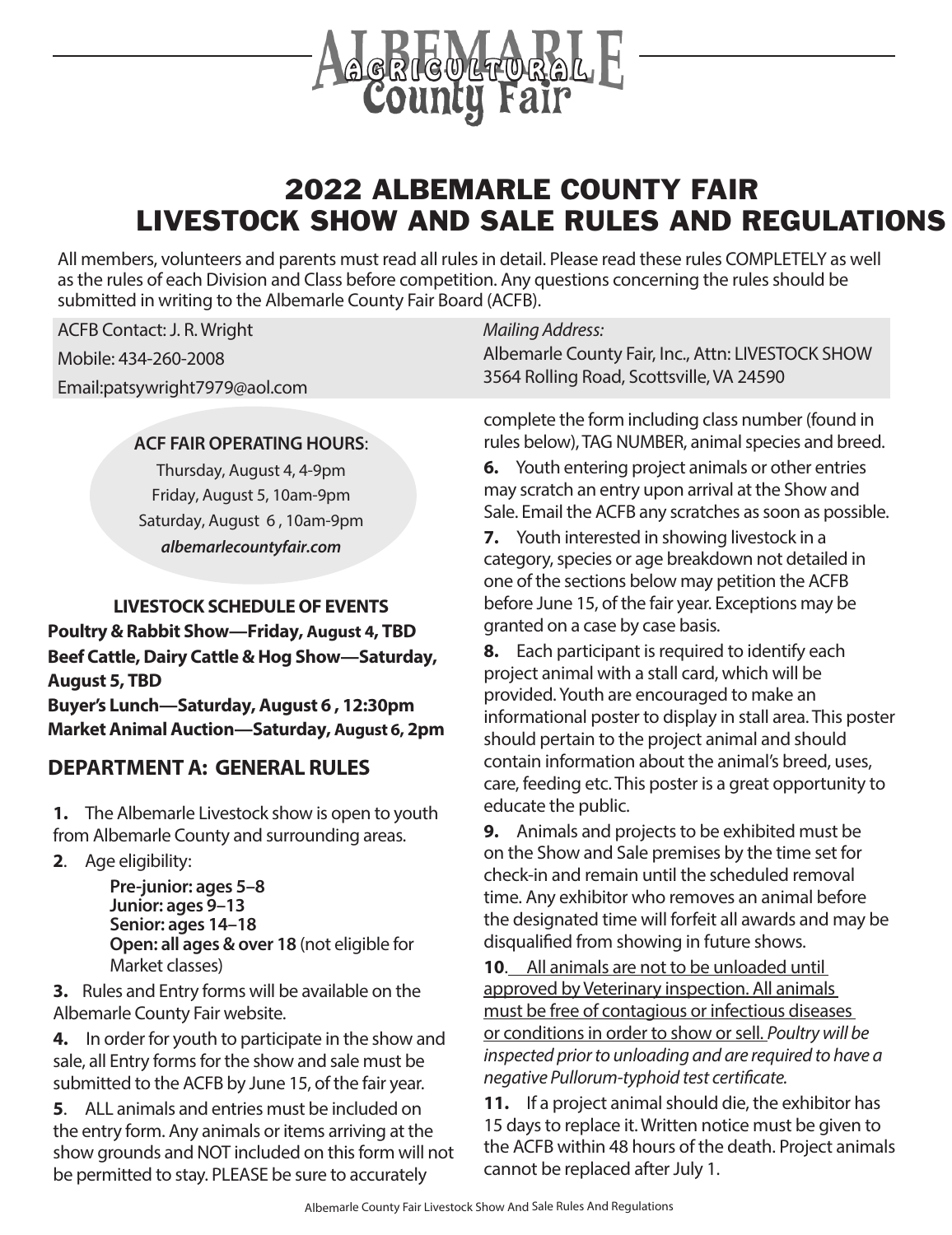**12**. ALL animals are required to be cared for and handled properly according to species protocol (for example, halters and lead ropes in the ring). Exhibitors are responsible for feeding, watering and cleaning up after their animals while the animals are on the show grounds. (Hoses will be on site for watering, but any muck tubs, pitchforks, hay, feed, feed pans and water tubs required must be provided by exhibitor). A manure disposal area will be designated for the fair animals. All exhibitors are expected to clean-up their animal's pens/cages on Saturday night after load-out.

**13**. The ACFB reserves the right to disqualify individuals and exhibitors from show classes or the entire show for violations of the rules. Good sportsmanship must be practiced. Any discourtesy to other youth, Judge, Show Official or ACFB member by an exhibitor or parent may cause an exhibitor to forfeit all awards, disqualify an exhibitor from showing in future shows, and may result in removal from the Fair premises.

**14.** Exhibitors are required to dress properly for the Show and Sale. For safety reasons, closed toe and closed heel shoes/boots are MANDATORY on the Show and Sale premises (no flip flops, Crocs or clogs). Youth must wear khakis or blue jeans and a collared shirt during the show and sale.

**15.** All cages shall be provided for exhibits. If the exhibitor requires special accommodations (i.e. larger cage), the request must be submitted in writing along with the entry form. Due to larger space requirements, Geese, Turkeys, and Peacocks, should have cages supplied by exhibitor.

**16.** For the safety of all animals and exhibitors, there is to be NO running, horseplay or rough housing in or around the livestock tents and grooming areas. Parents are responsible for supervising their children at all times while at the fair. For safety reasons, young children should not be in the large animal tent without adult supervision. Anyone violating these rules may be asked to leave the fairgrounds by the ACFB.

#### **DEPARTMENT B: ALBEMARLE COUNTY SHOW LIVESTOCK SALE**

**1.** Each animal must be weighed and tagged to participate in the sale. The beginning weights of market animals should be submitted to the ACFB by February 1 (steers) May 1(hogs, lambs, and goats) and June 1 (poultry and rabbits) depending on animal species.

**2.** Albemarle county exhibitors are allowed to sell a maximum of three (3) animals with no more than one (1) steer and no more than two (2) of any other species. Surrounding county exhibitors or those

participating in surrounding county fairs may sell one (1) market animal, but may have additional entries in breed divisions.

**3.** All exhibitors participating in the sale must have exhibited in the appropriate categories of showmanship and market classes.

**4.** All market animals must sell.

**5.** By entering an animal in the show and sale, the exhibitor and parents certify that the animal is safe for slaughter and that all withdrawal times have been followed. No animals containing toxic drugs or chemicals will be allowed to show or sell.

**6.** The ACFB will host a buyer's reception to benefit all participating youth and their invited buyers.

**7.** Each market exhibitor must contact potential buyers and invite them to the sale. Parents/youth shall provide a list of buyers with addresses to the ACFB by July 1 so they may be officially invited to the reception.

**8.** All market animals become the property of the buyer at the time of the sale. The exhibitor is responsible for continued care of their animal until the end of the fair.

**9.** The ACFB will charge a commission of 5% for selling through the sale.

**10.** All youth are required to thank their buyers at the time of sale and should follow up with a letter of thanks within 14 days of the sale.

**11.** No exhibitor may show an animal in a market class that has been previously sold at an auction or sale as a market animal through another fair or livestock show, whether or not there is an actual change of ownership.

## **DEPARTMENT C: SHOWMANSHIP**

**Senior Fitting & Showmanship (ages 14–18) Junior Fitting & Showmanship (ages 9–13)**

**Novice Fitting & Showmanship** (Never shown before, regardless of age)

**Pre-junior Fitting & Showmanship (ages 5–8)**

**1.** For safety reasons pre-junior youth are discouraged from showing market cattle and hogs. Pre-junior youth are encouraged to show Poultry and Rabbits but may show Sheep and Goats at their parent's discretion. Entry into the show means that the child's parents/ guardians agree to the aforementioned rule.

**2.** An adult must be fully responsible for the Prejunior's animals at all times.

**3.** Poultry / Rabbit entries: Pre-junior youth may show alone or with adult assistance.

**4.** Sheep / Goat entries: In the show ring, an adult should assist in leading the animal and the Pre-junior will present it to the judge.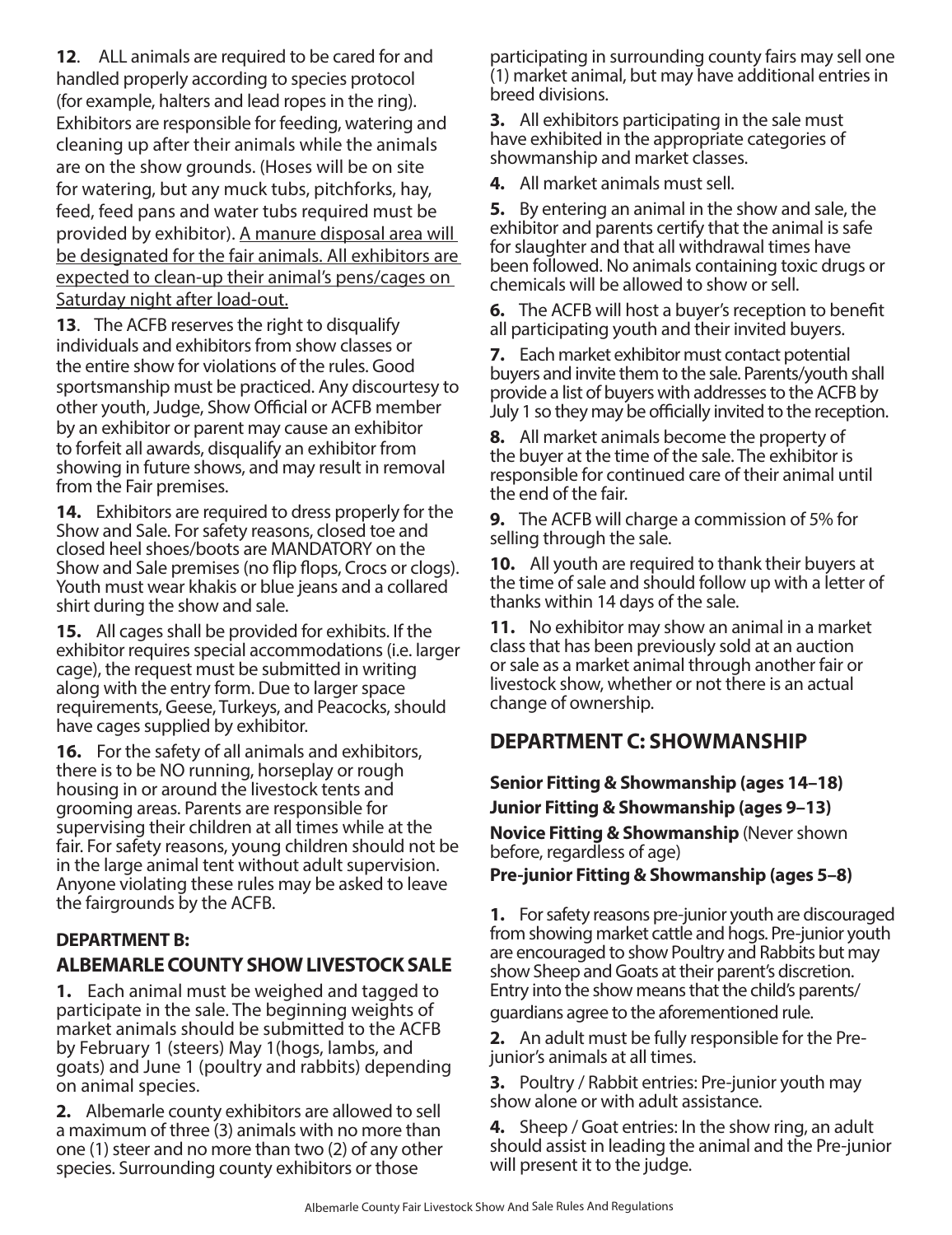**5.** Pre-Junior exhibitors are limited to one (1) market animal, but may show additional projects in breed divisions.

**6.** By entering into market classes, exhibitor is aware that all animals must sell.

#### **DEPARTMENT D: LIVESTOCK**

## **Section 100: Beef Cattle**

- **101—**Senior Beef Fitting & Showmanship
- **102—**Junior Beef Fitting & Showmanship
- **103—**Novice Beef Fitting & Showmanship

**105—Open Market Steers** (1000 to 1400 lbs) (not eligible for auction, open to all market steers for competion only)

**106—**Market Feeder Steers (min 400 to 999 lbs) **107—**Market Steers (1000 to 1400 lbs)

**108—**Registered Breed Beef Heifer (classes will be determined by age)

**109—**Commercial Breed Beef Heifer (classes will be determined by age)

**110—**Beef Cow/Calf Pair

**1.** Market steers and heifers (1000 to 1400 lbs) must be born between January 1 and August 31 of the year prior to the show and must be in possession and registered with a beginning weight by February 1.

**2.** Feeder steers (400 to 999 lbs) must have been born on or after September 1 of the year prior to the show and must be in possession and registered with a beginning weight by February 1.

**3.** Breed cattle must be in possession and registered by May 1.

**4.** Breed cattle will be shown by breed type. Please indicate breed on registration (Simmental, Hereford, Angus, Shorthorn, etc). Classes to be determined based on entries.

**5.** Steers will be assigned to classes according to weight.

**6.** All cattle must be shown with a halter and must be fully broken. Unbroken animals can be disqualified from showing if a safety threat is present.

### **Section 200: Dairy Cattle**

**201—**Senior Dairy Cow Fitting & Showmanship **202—**Junior Dairy Cow Fitting & Showmanship **203—**Novice Dairy Cow Fitting & Showmanship **207—**Dairy Heifer Calf

- **208—**Dairy Cow
- **210—**Dairy Cow/Calf Pair

**1.** Dairy Cattle must be in possession and registered by May 1.

**2.** Dairy Cattle will be shown by breed type.

Please indicate breed on registration (Holstein, Jersey, Brown Swiss, Guernsey, etc)

### **Section 300: Swine**

- **301—**Senior Swine Fitting & Showmanship
- **302—**Junior Swine Fitting & Showmanship
- **303—**Novice Swine Fitting & Showmanship

**305—Open Market Hogs** (200 to 300 lbs) (not eligible for auction, open to all market hogs for competion only)

**306—**Market Feeder Hogs (under 200 lbs)

- **307—**Market Hog (200 to 300 lbs)
- **308—**Breed Gilt

**309—**Breed Sow

**1.** *Market hogs (200 to 300 lbs) must be born after January 1 of the show year and must be in possession and registered with a beginning weight by May 1.*

**2.** Feeder hogs (under 200 lbs) must be born after January 1 of the show year and must be in possession and registered with a beginning weight by May 1.

**3.** Breed hogs must be in possession and registered by May 1.

**4.** Breeding hogs will be shown by breed type. Please indicate breed on registration (Berkshire, Hampshire, Yorkshire, Tamworth, etc). Classes to be determined based on entries.

- **5.** All male market hogs must be castrated.
- **6.** Hogs will be assigned to classes according to weight.

**7.** All swine must comply with *pseudorabies* regulations.

### **Section 400: Sheep**

**401—**Senior Sheep Fitting & Showmanship

- **402—**Junior Sheep Fitting & Showmanship)
- **403—**Novice Sheep Fitting & Showmanship
- **404—**Pre-Junior Sheep Fitting & Showmanship

**405—Open Market Lamb** (over 85 lbs) (not eligible for auction, open to all market lambs for competion only)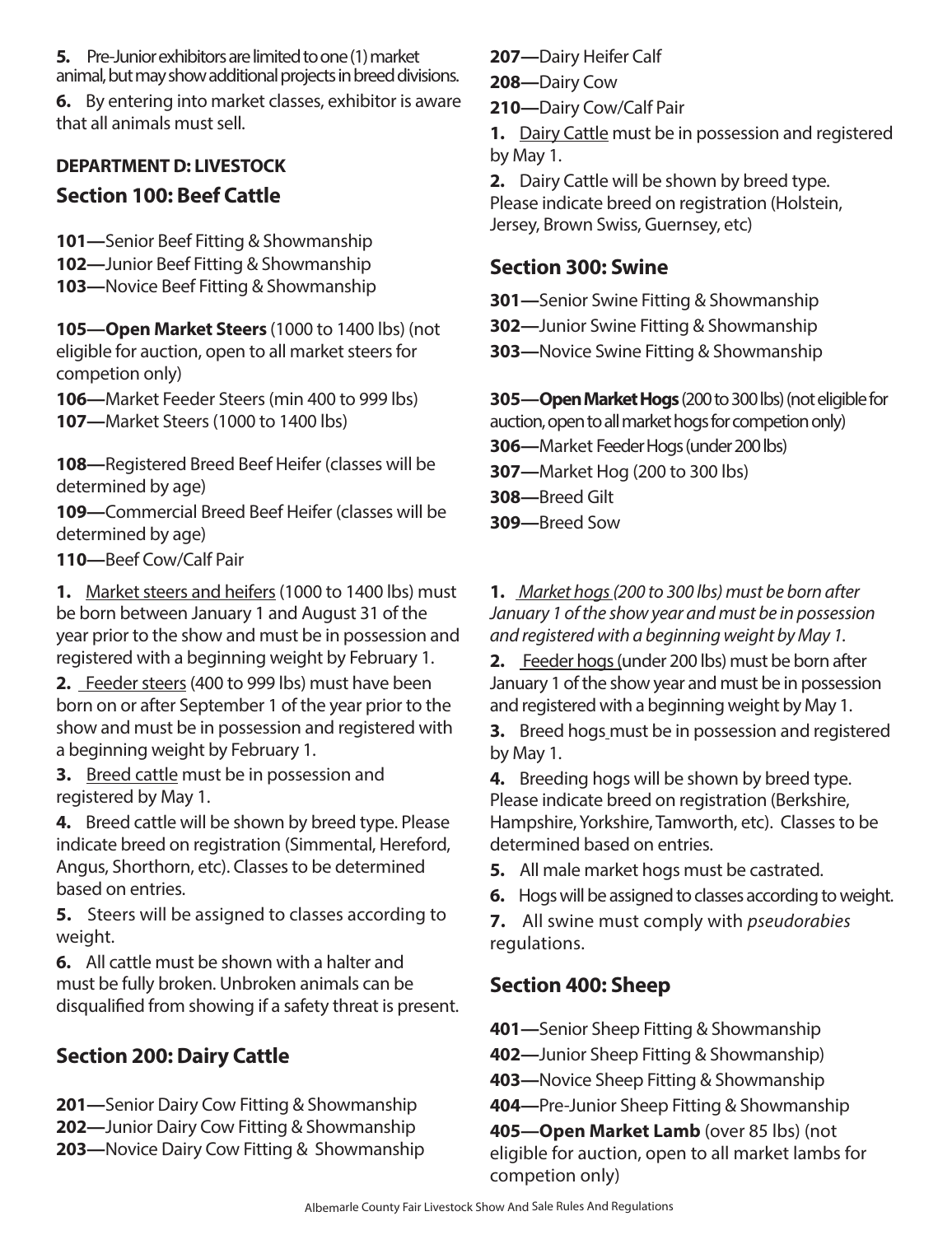**406—**Market Feeder Lambs (under 85 lbs) **407—**Market Lamb (over 85 lbs) **408—**Breed Ewe

**1.** Market Lambs (85 lbs and over) must be born after December 1 of the year prior to the show and must be in possession and registered with a beginning weight by May 1.

**2.** Feeder Lambs (under 85 lbs) must be born after December 1 of the year prior to the show and must be in possession and registered with a beginning weight by May 1.

**3.** Breed Sheep must be in possession and registered by May 1. Sheep will be shown by breed type. Please indicate breed on registration (Dorset, Hampshire, Suffolk, etc)

**4.** Weight classes will be divided the day of the show if necessary.

**5.** All male market lambs must be castrated.

**6.** All market lambs should be shown clipped and fitted. They may be shown in hand or with a halter.

**7.** *All lambs must comply with USDA Scrapie Eradication regulations.*

#### **Section 550: Fiber Animals**

- **501—**Senior Fiber Fitting & Showmanship
- **502—**Junior Fiber Fitting & Showmanship
- **503—**Novice Fiber Fitting & Showmanship
- **504—**Pre-Junior Fiber Fitting & Showmanship

**508—**Fiber Sheep

**509—**Fiber Goats

**1.** Fiber animals must be in possession and registered by May 1. Please indicate breed on registration. Fiber animals will be judged on the quality of fiber but some confirmation issues may affect placing as well.

### **Section 600: Meat Goats**

- **601—**Senior Meat Goat Fitting & Showmanship
- **602—**Junior Meat Goat Fitting & Showmanship
- **603—**Novice Meat Goat Fitting & Showmanship
- **604—**Pre-Junior Meat Goat Fitting & Showmanship

**605—Open Market Goat** (over 50 lbs) (not eligible for auction, open to all market goats for competion only)

**606—**Market Feeder Goat (under 50 lbs) **607—**Market Goat (over 50 lbs) **608—**Breed Meat Doe

1. Market goats (over 50 lbs) must be born after December 1of the year prior to show year and must be in possession and registered with a beginning weight by May 1.

**2.** Feeder goats (under 50 lbs) must be born after December 1 of the year prior to show year and must be in possession and registered with a beginning weight by May 1.

**3.** Breed goats must be in possession and registered by May 1.

**4.** Breed goats will be shown by breed type. Please indicate breed on registration (Boer, Kiko, Spanish, etc). Classes to be determined based on entries.

- **5.** Goats should be shown with a halter or collar.
- **6.** All male market goats must be castrated.
- **7.** All horns must be blunted or missing.

**8.** *All goats must comply with USDA Scrapie Eradication Regulations.*

## **Section 700: Dairy Goats**

**701—**Senior Dairy Goat Fitting & Showmanship **702—**Junior Dairy Goat Fitting & Showmanship **703—**Novice Dairy Goat Fitting & Showmanship **704—**Pre-Junior Dairy Goat Fiber Fitting & Showmanship

**708—**Dairy Doe

#### **1.** *Breed Dairy Goats must be in possession and registered by May 1.*

**2.** Breeding dairy goats will be shown by breed type. Please indicate breed on registration (Alpine, Nubian, Lamancha, etc). Classes to be determined based on entries.

- **3.** Dairy goats should be shown with a halter or collar.
- **4.** All horns must be blunted or missing.

**5.** *All dairy goats must comply with USDA Scrapie Eradication Regulations.*

## **Section 800: Poultry**

**801—**Senior Poultry Fitting & Showmanship **802—**Junior Poultry Fitting & Showmanship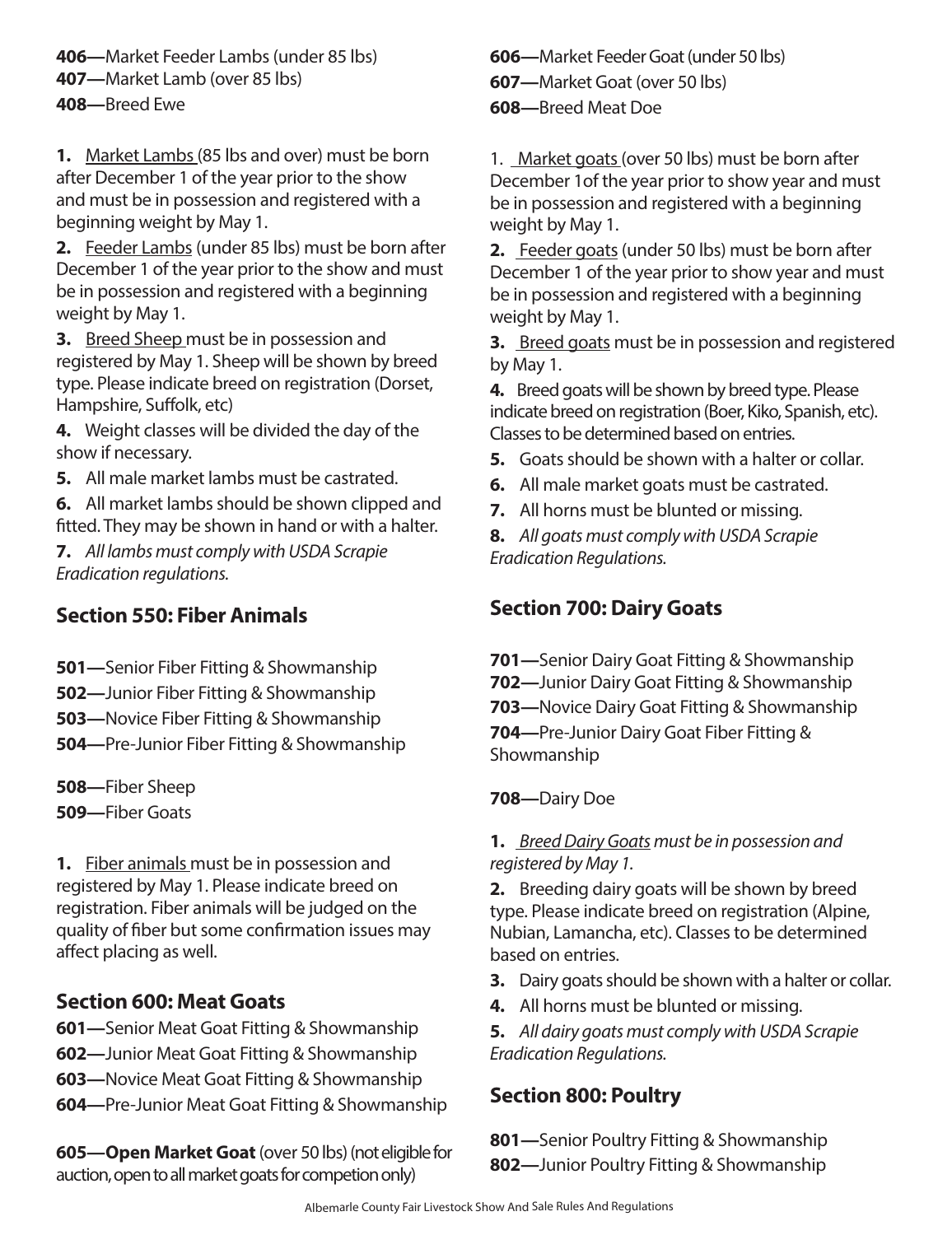**803—**Novice Poultry Fitting & Showmanship **804—**Pre-Junior Poultry Fitting & Showmanship

**805—Open Market Chicken** (not eligible for auction, open to all market chickens for competion only)

**806—**Market Chicken

- **807—**Market Turkey
- **808—**Breed Chickens
- **809—** Breed Turkeys
- **810—**Ducks
- **811—**Geese
- **812—**Guineas
- **813—**Bantams

**1.** Market Chicken Classes will be limited to meat (Cornish, Cornish crosses, Red Ranger, etc.) or dual purpose breeds (Delawares, Plymouth Rocks, Orpingtons, New Hampshires, etc.)

**2.** Market Poultry (to be shown at processing size/ age) must be born after January 1 of the show year and must be in possession and registered by June 1.

**3.** Breed Poultry must be in possession and registered by June 1.

**4.** Breed Poultry will be shown by breed type. Please indicate breed on registration (Barred Rock, Dominique, Royal Palm, Bourbon Red, etc). Classes to be determined based on entries.

**5.** All youth must be present for judging of their birds. Poultry will be judged by American Poultry Association standards.

**6.** The Virginia Department of Agriculture requires that "All poultry shown in public exhibitions in the state of Virginia shall have originated from U.S. pullorum-typhoid clean or equivalent flocks or have had a negative pullorum-typhoid test within 90 days of movement to the public exhibition." Testing is encouraged ahead of time. It is the responsibility of the exhibitor/parent to present necessary paperwork upon arrival at the Show and Sale.

**7.** All birds must be in good health, free of parasites and in presentable condition (clean and in good feather.)

**8.** Exhibitor is responsible for supplying feed, water, bowls and bedding for their poultry. The exhibitor is also responsible for keeping their bird's area clean and ensuring their animal is fed and watered. ACFB will provide poultry cages.

## **Section 900: Rabbits**

**901—**Senior Rabbit Fitting & Showmanship **902—**Junior Rabbit Fitting & Showmanship **903—**Novice Rabbit Fitting & Showmanship Market **904—**Pre-Junior Rabbit Fiber Fitting & Showmanship

**905—Open Market Rabbit** (not eligible for auction, open to all market rabbits for competion only) **906—**Market Rabbit

**908—**Breed Rabbit (Doe or Buck)

- **909—**Fur Class
- **910—**Doe and Litter

**1.** Market Rabbits (to be shown at processing size/ age) must be born after January 1st of the show year and must be in possession and registered by June 1st.

**2**. Market classes will be limited to meat or dual purpose breeds (New Zealand, Californian, Flemish Giant, etc.)

*3.* Breed Rabbits must be in possession and registered by June 1.

**4.** Breed Rabbits will be shown by breed type. Please indicate breed on registration (Lop, Silver Fox, Rex, etc). Classes to be determined based on entries.

**5.** Rabbits will be shown and judged on a judging table. Showmanship classes will be judged on cage appearance, condition of animal and handling skills of exhibitor.

**6.** Exhibitor is responsible for supplying feed, water, bowls and bedding for their rabbits. The exhibitor is also responsible for keeping their rabbit's area clean and ensuring their animal is fed and watered. ACFB will provide rabbit cages.

# 2022 ALBEMARLE COUNTY FAIR LIVESTOCK SHOW ENTRIES ARE DUE **BY:** JUNE 15, 2022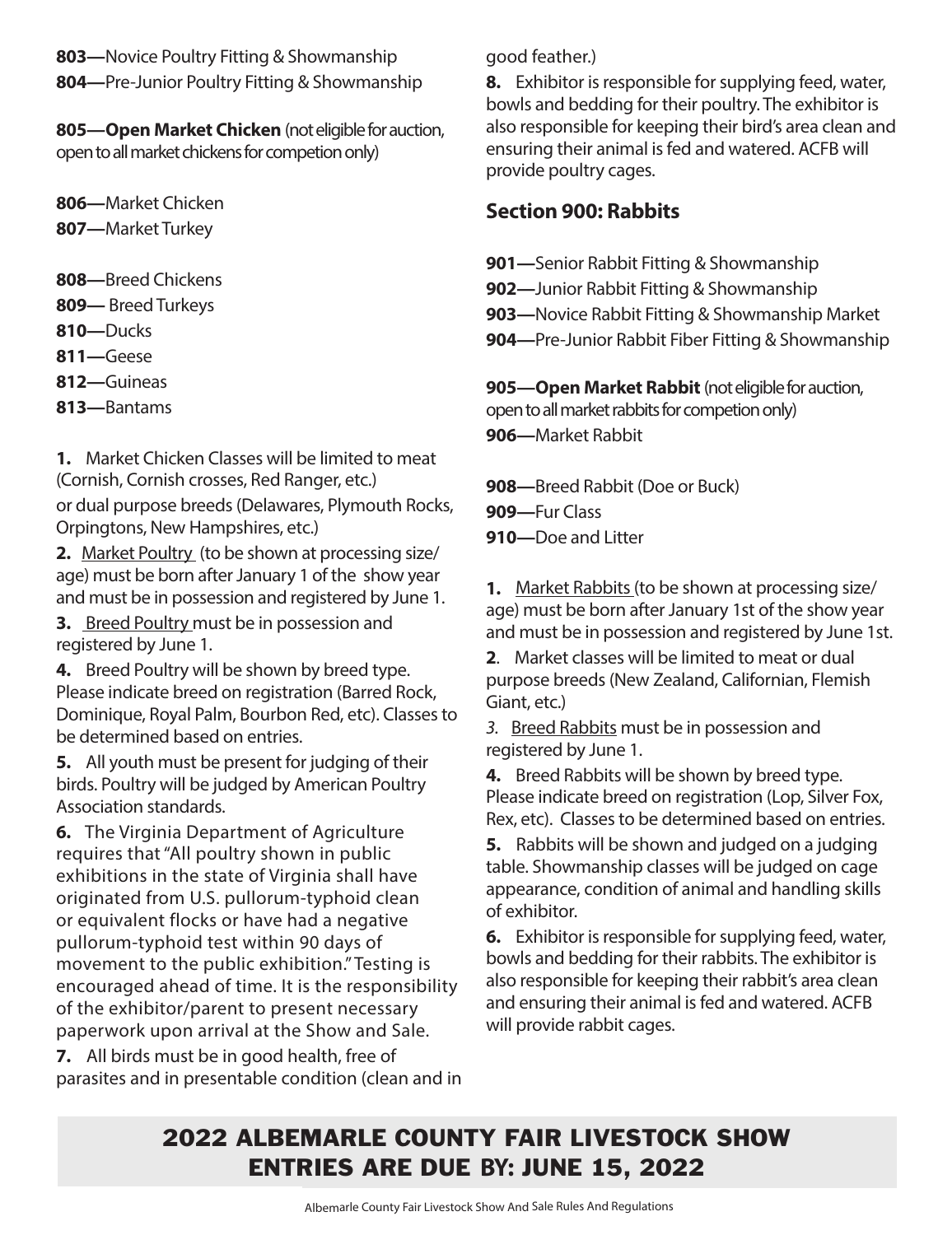

albemarlecountyfair.com

**101—**Senior Beef Fitting and Showmanship

**102—**Junior Beef Fitting and Showmanship

**103—**Novice Beef Fitting and Showmanship

**105—**Open Market Steers (1000 to 1400 lbs.) (not eligible for auction, open to all market steers for competition only)

**106—**Market Feeder Steers (400 to 999 lbs.)

**107—**Market Steers (1000 to 1400 lbs.)

**108—**Registered Breed Beef Heifer—classes will be determined by age

**109—**Commercial Breed Beef Heifer—classes will be determined by age

**110—**Beef Cow/Calf Pair

**201—**Senior Dairy Cow Fitting and Showmanship

**202—**Junior Dairy Cow Fitting and Showmanship

**203—**Novice Dairy Cow Fitting and Showmanship

**207—**Dairy Heifer Calf

**208—**Dairy Cow

**210—**Dairy Cow/Calf Pair

**301—**Senior Swine Fitting and Showmanship

**302—**Junior Swine Fitting and Showmanship

**303—**Novice Swine Fitting and Showmanship

**305—**Open Market Hogs (200 to 300 lbs.) (not eligible for auction, open to all market hogs for competition only)

**306—**Market Feeder Hog (under 200 lbs.)

**307—**Market Hog (200 to 300 lbs.)

**308—**Breed Gilt **309—**Breed Sow

**401—**Senior Sheep Fitting and Showmanship

**402—**Junior Sheep Fitting and Showmanship

**403—**Novice Sheep Fitting and Showmanship

**404—**Pre-Junior Sheep Fitting and Showmanship

**405—**Open Market Lambs (over 85 lbs.) (not eligible for auction, open to all market lambs for competition only)

**406—**Market Feeder Lambs (under 85 lbs.)

**407—**Market Lamb (over 85 lbs.) **408—**Breed Ewe

**501—**Senior Fiber Fitting and Showmanship **502—**Junior Fiber Fitting and Showmanship **503—**Novice Fiber Fitting and Showmanship

**504—**Pre-Junior Fiber Fitting and Showmanship

**508—**Fiber Sheep **509—**Fiber Goats

**601—**Senior Meat Goat Fitting and Showmanship

**602—**Junior Meat Goat Fitting and Showmanship

**603—**Novice Meat Goat Fitting and Showmanship

**604—**Pre-Junior Meat Goat Fitting and Showmanship

**605—**Open Market Goats (over 50lbs) (not eligible for auction, open to all market goats for competition only)

**606—**Market Feeder Goat (under 50 lbs)

**607—**Market Goat (over 50 lbs) **608—**Breed Meat Doe

**701—**Senior Dairy Goat Fitting & Showmanship

**702—**Junior Dairy Goat Fitting and Showmanship

**703—**Novice Dairy Goat Fitting and Showmanship

**704—**Pre-Junior Dairy goat Fitting and Showmanship

**708—**Breed Dairy Doe

**801—**Senior Poultry Fitting & Showmanship

**802—**Junior Poultry Fitting & Showmanship

**803—**Novice Poultry Fitting & Showmanship

**804—**Pre-Junior Poultry Fitting and Showmanship

**805—**Open Market Chicken (not eligible for auction, open to all market chickens for competition only)

- **806—**Market Chicken
- **807—**Market Turkey
- **808—**Breed Chickens
- **809—**Breed Turkeys
- **810—**Ducks
- **811—**Geese
- **812—**Guineas
- **813—**Bantams

**901—**Senior Rabbit Fitting & Showmanship **902—**Junior Rabbit Fitting & Showmanship **903—**Novice Rabbit Fitting & Showmanship **904—**Pre-Junior Rabbit Fitting and Showmanship **905—**Open Market Rabbit (not eligible for auction, open to all

market rabbits for competition only)

**906—**Market Rabbit

**908—**Breed Rabbit (Doe or Buck)

**909—**Fur Class

**910—**Doe and Litter